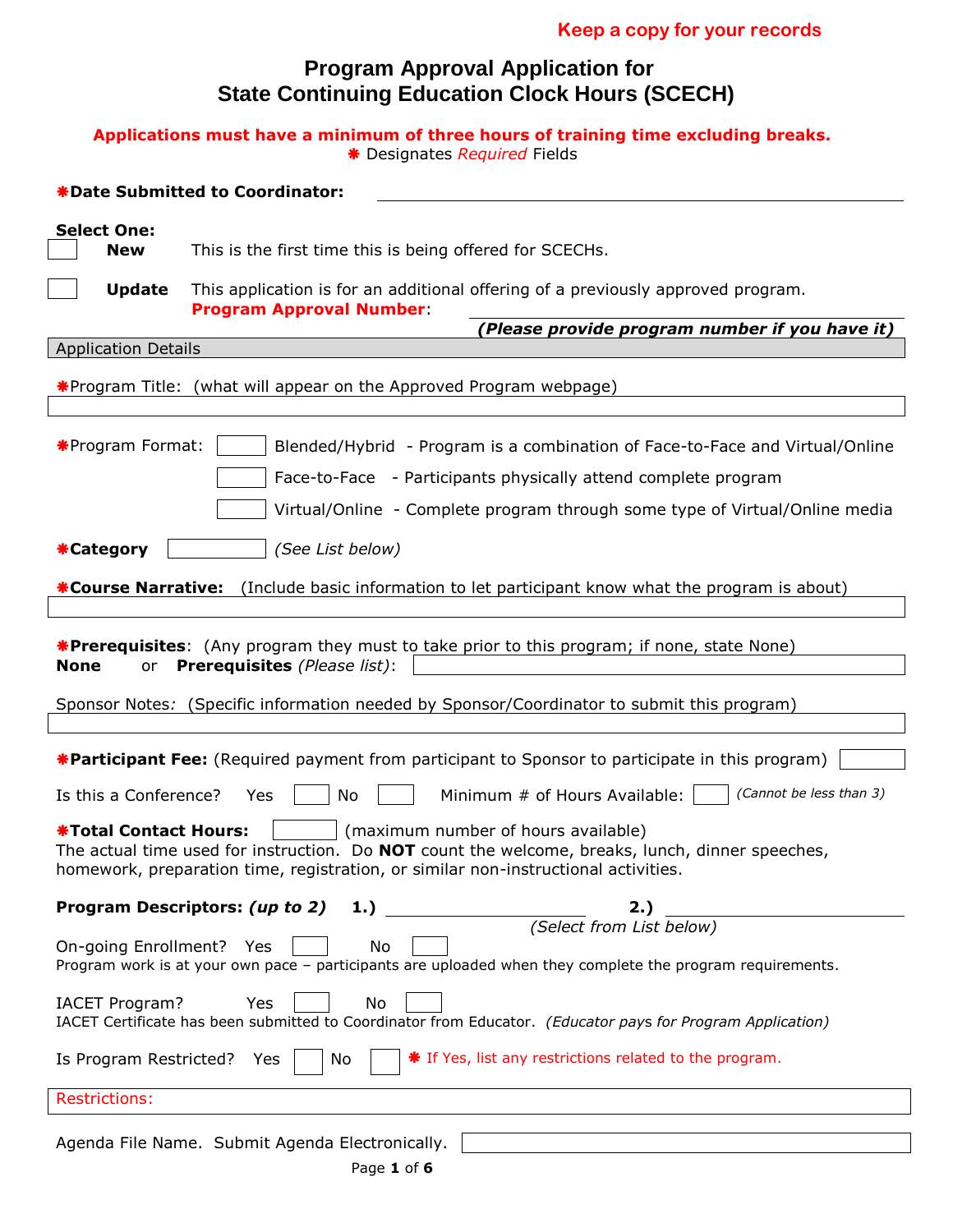| <b>Program Details</b>                                                                                                                                                                                                                                                                |                                    |                                 |                                           |  |  |  |  |
|---------------------------------------------------------------------------------------------------------------------------------------------------------------------------------------------------------------------------------------------------------------------------------------|------------------------------------|---------------------------------|-------------------------------------------|--|--|--|--|
| How many times will this <b>exact same program</b> be offered/presented?<br>*No. of Program Offerings:                                                                                                                                                                                |                                    |                                 |                                           |  |  |  |  |
| <b>OFFERING</b>                                                                                                                                                                                                                                                                       | <b>BEGINNING DATE</b><br>MM/DD/YY  | <b>ENDING DATE</b><br>MM/DD/YY  | <b>COUNTY CODE</b><br>(SEE ATTACHED LIST) |  |  |  |  |
| 01                                                                                                                                                                                                                                                                                    |                                    |                                 |                                           |  |  |  |  |
| 02                                                                                                                                                                                                                                                                                    |                                    |                                 |                                           |  |  |  |  |
| 03                                                                                                                                                                                                                                                                                    | Add additional lines if necessary. |                                 |                                           |  |  |  |  |
| <b>Contact Details</b>                                                                                                                                                                                                                                                                |                                    |                                 |                                           |  |  |  |  |
| Is this Program offered for College <i>Conversion</i> credit?<br>Yes<br>No                                                                                                                                                                                                            |                                    |                                 |                                           |  |  |  |  |
|                                                                                                                                                                                                                                                                                       | Number of College Credits Offered: |                                 |                                           |  |  |  |  |
| You must attach in writing a statement from the college that the college is aware of, and approves, the<br>program being offered for SCECHs. Following the program, the instructor must provide in writing the<br>names of all participants that fully met all program requirements.  |                                    |                                 |                                           |  |  |  |  |
| <b>Originating District:</b><br>(If not the approved sponsor)                                                                                                                                                                                                                         |                                    |                                 |                                           |  |  |  |  |
| <b>Contact Person:</b>                                                                                                                                                                                                                                                                |                                    |                                 | <b>Contact Phone:</b>                     |  |  |  |  |
| <b>Contact Signature(s):</b>                                                                                                                                                                                                                                                          |                                    |                                 |                                           |  |  |  |  |
|                                                                                                                                                                                                                                                                                       |                                    | All signatures must be original |                                           |  |  |  |  |
|                                                                                                                                                                                                                                                                                       |                                    |                                 |                                           |  |  |  |  |
| <b>SCECH Coordinator</b>                                                                                                                                                                                                                                                              |                                    |                                 |                                           |  |  |  |  |
| <b>SCECH Coordinator User</b><br><u> 1989 - Johann Harry Harry Harry Harry Harry Harry Harry Harry Harry Harry Harry Harry Harry Harry Harry Harry</u>                                                                                                                                |                                    |                                 |                                           |  |  |  |  |
| <b>Advisory:</b><br>It is a criminal offense to use or attempt to use a SCECH transcript or certificate of<br>completion that is fraudulently obtained, altered, and/or forged to obtain and/or<br>maintain school administrator, teacher and/or school psychologist certification or |                                    |                                 |                                           |  |  |  |  |

**other State Board approval.**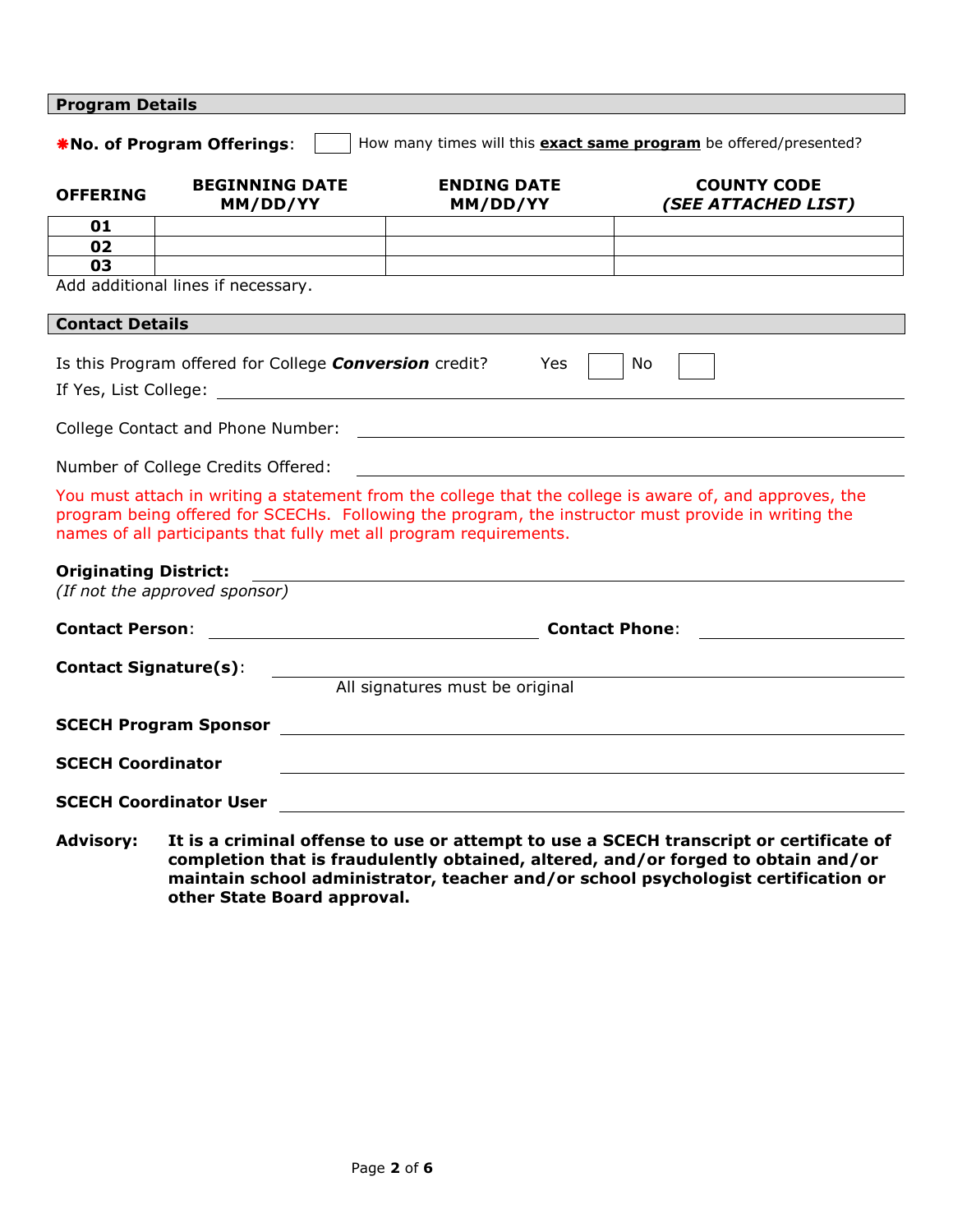- 1. What are the learning outcomes and objective for your program? Please provide information on what participants will be able to do as a result of attending, and the overall purpose of the program.
- 2. **Attach the** *(final)* **program agenda to this application**. The agenda must show specific training subjects. It must also include break times *(10-15 minute*s *for every 2.5 hour*s *of instruction)* and meal break(s) *(full day session*s *should include a 30-60 minute lunch period)*. The agenda cannot change from the agenda approved by MDE. If you have any agenda/program changes, the changes must be approved by MDE BEFORE THE FIRST DAY OF THE PROGRAM.
- 3. Did you include a Participant Evaluation? We encourage program specific questions. These *(up to five)* can be added to the online evaluation.

#### **Please Note:**

**Once the program is approved, you and/or your presenter must run the program according to the final agenda submitted with this application. This means there can be no changes to the program agenda. This mean no:**

- **Skipping breaks to allow early release.**
- **Shortening the lunch break to allow early release.**
- **Changing the start time.**
- **Making the end time earlier** *(if you run over that is okay)***.**
- **Changing program dates without prior approval from the Sponsor.**

| Name of the Facility and Location/Address |                            | Dates In<br>Chronological<br><b>Order</b> | <b>Times</b><br>From<br>Τo |       |
|-------------------------------------------|----------------------------|-------------------------------------------|----------------------------|-------|
|                                           | <b>Conference Offering</b> | MM/DD/YY                                  | AM/PM                      | AM/PM |
|                                           |                            |                                           |                            |       |
| Day 1                                     |                            |                                           |                            |       |
| Day 2                                     |                            |                                           |                            |       |
| Day $3$                                   |                            |                                           |                            |       |
| Day 4                                     |                            |                                           |                            |       |
| $\overline{Day}$ 5                        |                            |                                           |                            |       |

*(Add additional lines if necessary)*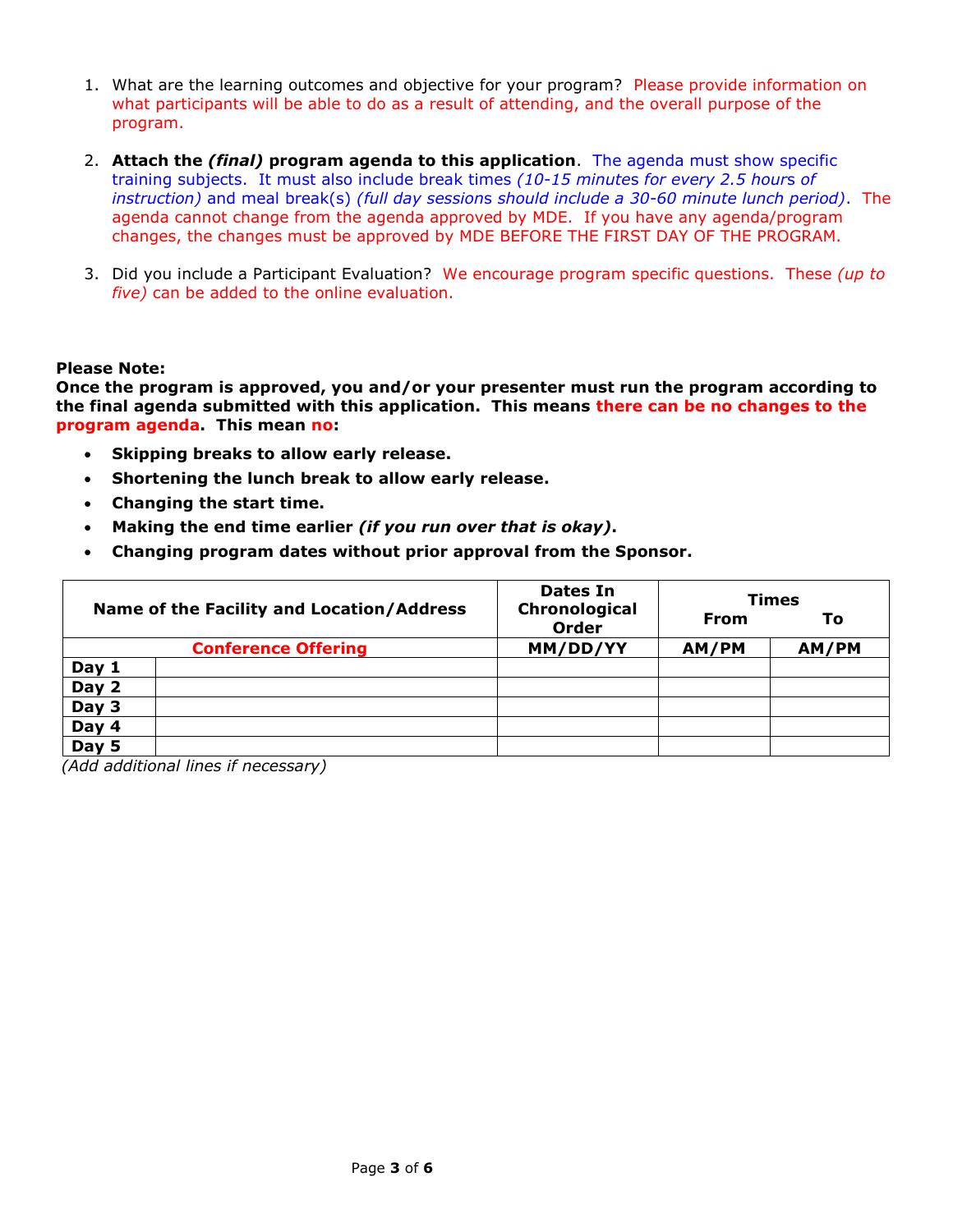## **Presenter Information** (Copy form as needed)

| Highest Degree: 1999 - 1999 - 1999 - 1999 - 1999 - 1999 - 1999 - 1999 - 1999 - 1999 - 1999 - 1999 - 1999 - 19 |
|---------------------------------------------------------------------------------------------------------------|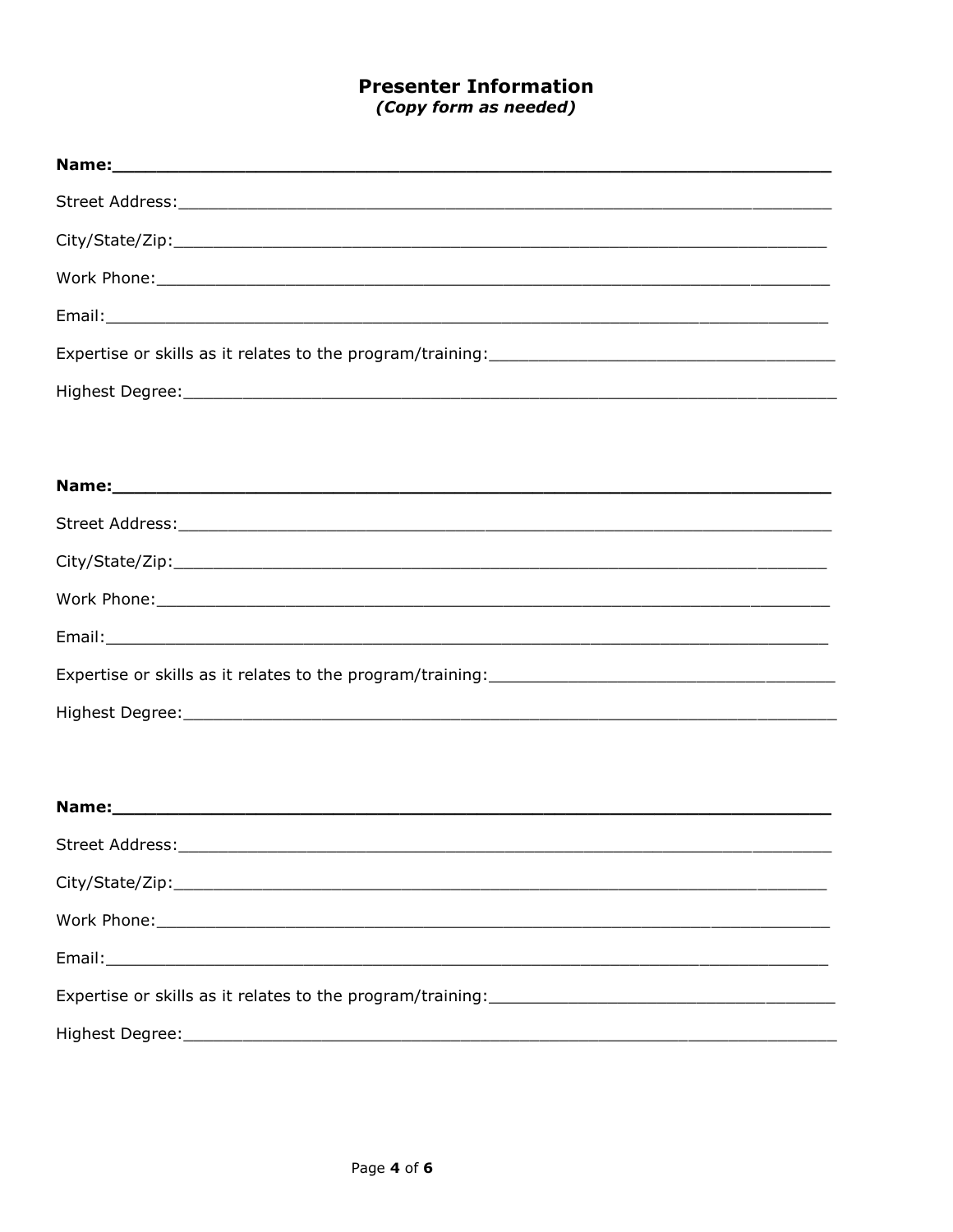## **Content Areas**

 **001 General Language Arts** □ 002 English (including Literature) □ 003 Journalism □ 004 Speech D 005 Reading  $\Box$  006 Writing D 007 Drama **010 General Social Studies 011 Economics** □ 012 Geography □ 013 History **D** 014 Political Science □ 015 Psychology □ 016 Sociology □ 017 Anthropology  $\Box$  **018 Cultural Studies**  $\Box$  **019 Behavioral Studies 025 General Studies** D 026 Biology □ 027 Chemistry D 028 Physics **D** 029 Geology-Earth Science □ 030 Astronomy **035 Mathematics** □ 036 French □ 037 German  $\square$  038 Latin □ 039 Spanish

□ 040 Russian

- □ 041 Japanese □ 042 Chaldean  $\square$  043 Arabic □ 050 English as a Second Language **051 Other Bilingual 055 Agricultural Education 056 Industrial Arts 057 Music Education 058 Home Economics 059 Art Education**  $\Box$  060 Health **D** 061 Physical Education **D** 062 Recreation  $\Box$  063 Dance **065 MDE Comp Health**  Program **066 General Business Education** □ 067 Accounting  $\Box$  **068 Business Administration**  $\Box$  **069 Secretarial Science**  $\Box$  **070 Distributive Education 075 General Special Education 076 Mentally Impaired** □ 077 Speech/Language Impaired □ 078 Physically/Otherwise Health Impaired **079 Emotionally Impaired** 
	- **080 Visually Impaired**

# **Non-Content Areas**

□ 081 Hearing Impaired □ 082 Learning Disabled  $\square$  083 Autistic □ 084 Handicapped Children's Early Education  $\square$  085 At-risk □ 086 Inclusion **088 Gifted/Talented 090 Vocational Agriculture** □ 091 Vocational Business **092 Vocational Distributive Education** □ 093 Vocational Home **Economics 094 Vocational Technical** □ 100 Driver/Safety Education **101 Library Science** 102 Environmental Studies □ 103 Computer Science/Technology □ 104 Sex Education **Grade Level** 105 Early Childhood □ 106 Elementary □ 107 Middle School/Jr. High **School** □ 108 Secondary/Sr. High School **109 Adult Education** 

- **1200 School Administration**
- □ 201 Management/Supervisory Skills
- $\Box$  **202 Adult Learning Styles**
- $\square$  203 Brain Development Theories
- □ 204 Behavior Management Styles
- $\Box$  205 Communication Skills
- □ 206 Discipline in the Classroom
- □ 207 State Ed Policy, Administration, Rules, Procedures
- □ 208 Instructional Theory/Methods
- □ 209 Issues Management
- **1210 Learning Styles**
- □ 211 Student Motivation Theories/ **Techniques**
- □ 212 Parent/Community Relations
- □ 213 Student Problem Solving
- □ 214 School Improvement
- □ 215 Student Self-Concept Development
- □ 216 Sex Equity in the Classroom
- **1217 Multicultural Education**
- □ 218 Leadership Skills
- □ 219 Child Psychology
- □ 220 Testing and Measurement
- **7221 Outdoor Education**
- □ 222 Curriculum Development
- □ 223 Media Utilization
- □ 224 Substance Abuse Education
- □ 225 Career Counseling for Students
- **D** 226 AIDS Education
- $\Box$  **227 Student Dropout Prevention**
- □ 228 Staff Development Leadership
- □ 229 Mentoring Training Program
- □ 230 Personnel Hiring and Evaluation
- 231 Human Development/Socialization of Children and/or Adolescents
- □ 232 Supervising School Psychologist
- □ 233 Mentoring/Supervising Teacher
- □ 234 Miscellaneous Content/Non-Content
- □ 235 IACET Authorized Training
- □ 236 MVU Authorized Training
- □ 237 Standards/Assessment/Review Team □ 238 Accreditation Review/Site Team Visit